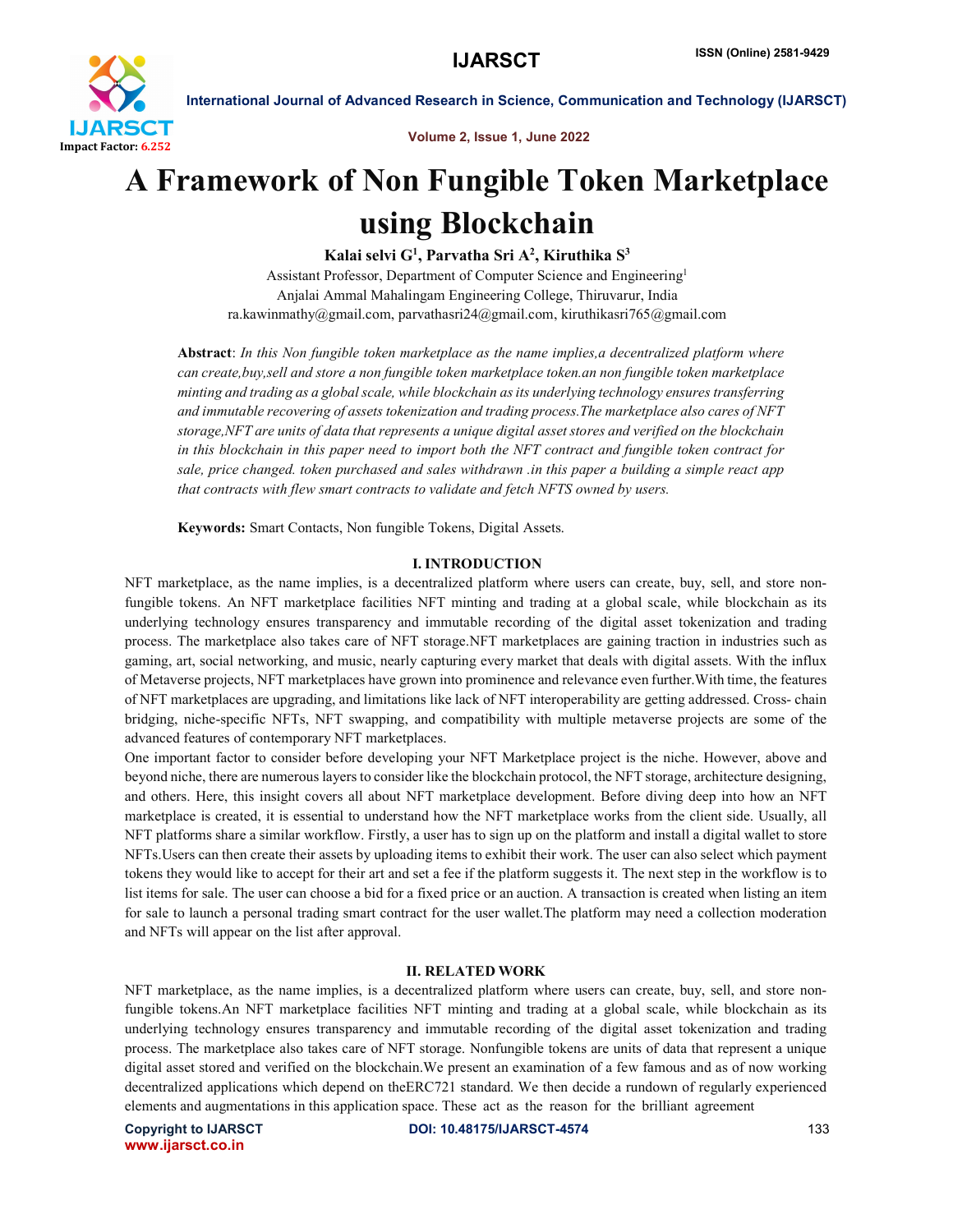

### Volume 2, Issue 1, June 2022

suite are assemble. We then, at that point, characterize a SL that utilizes the suite to get different deployable designs of the agreements.To recognize well known and as of now workingERC721 savvy contracts, we have chosen the top mostdynamic brilliant agreements in light of the new number of exchanges. Etherscan permits us to investigate Ethereum blockchain in view of exchange action and channel on ERC721 agreeablecontracts We chose the best ten savvy contracts whenarranging by the quantity of exchanges acted in the last seven days and furthermore guaranteeing that there is some degree of actionon the brilliant agreement in the last twentyfour hours. We gathered the accompanying rundown (in diminishing request of action): CryptoKitties, DozerDoll, Gods Unchained, LucidSight-MLB-NFT, MARBLE-NFT, MyCryptoHeroes:Extension CryptoFlowers, Ethereum Name Administration,MyCryptoHeroes:Hero, Spheroid SPACE. Eight of the ten applications are blockchain- basedgames. The leftover two are expanded reality diversion and publicizing, and a decentralized name administration.

# III. METHODOLOGY

Non-fungible tokens are an exceptional application space for brilliant agreements. Ethereum is the first blockchain-based decentralized processing stage that has normalized this kind of token into a clear cut interface in particular ERC721. We propose a structure that gives designers with a shrewd agreement suite that offers total executions of the ERC721 standard and normal expansions also, includes every now and again experienced in ERC721-based applications. We present a detail language that empowers customization and arrangement of the shrewd agreement suite by counting and barring the upheld elements and expansions. We assess the savvy contract suite for its extensibility furthermore, reusability and contrast the measurements and four reference executions handling a comparable issue. Furthermore, we assess and break down the work and productivity of the detail language in contrast with manual design of the brilliant agreement suite. Our commitment lies in looking at quality measurements for code extensibility and reusability and deciding the more sagacious measurements for evaluating these qualcredits with regards to Robustness smart contracts. Also, from the lines of code metric, We reason that our determination language offers a basic and effective option in contrast to manual brilliant agreement suite customization.

### Storefront

NFT marketplace should have a storefront that offers users all the information required for an item: bids, owners, preview or price history.

### Filters

Using filters, it becomes easier to navigate a site, specifically if you plan to build a marketplace place for a lot of collectibles. By adding the filters feature, users can select items by payment method, listing status, category and collection.

### Searching Items

An NFT marketplace platform should support tagging and category management to allow users to search collectibles. Use a search bar on the site and add categories.

### Create listings

A user should be able to create and submit collectibles. Using this feature, a user should upload files and fill in the token information such as name, tags, description.

#### Buy Bid

The NFT marketplace platform should have a feature that allows users to buy and bid for NFTs listed on the platform. The bidding feature should include a bid expiration date and allow users to view details about the bids' current status.

### Wallet

The NFT Marketplace Platform should have a wallet that allows users to store, send and receive non- fungible tokens. The easiest way to integrate this feature is to provide users with a connected wallet that they already use. For example,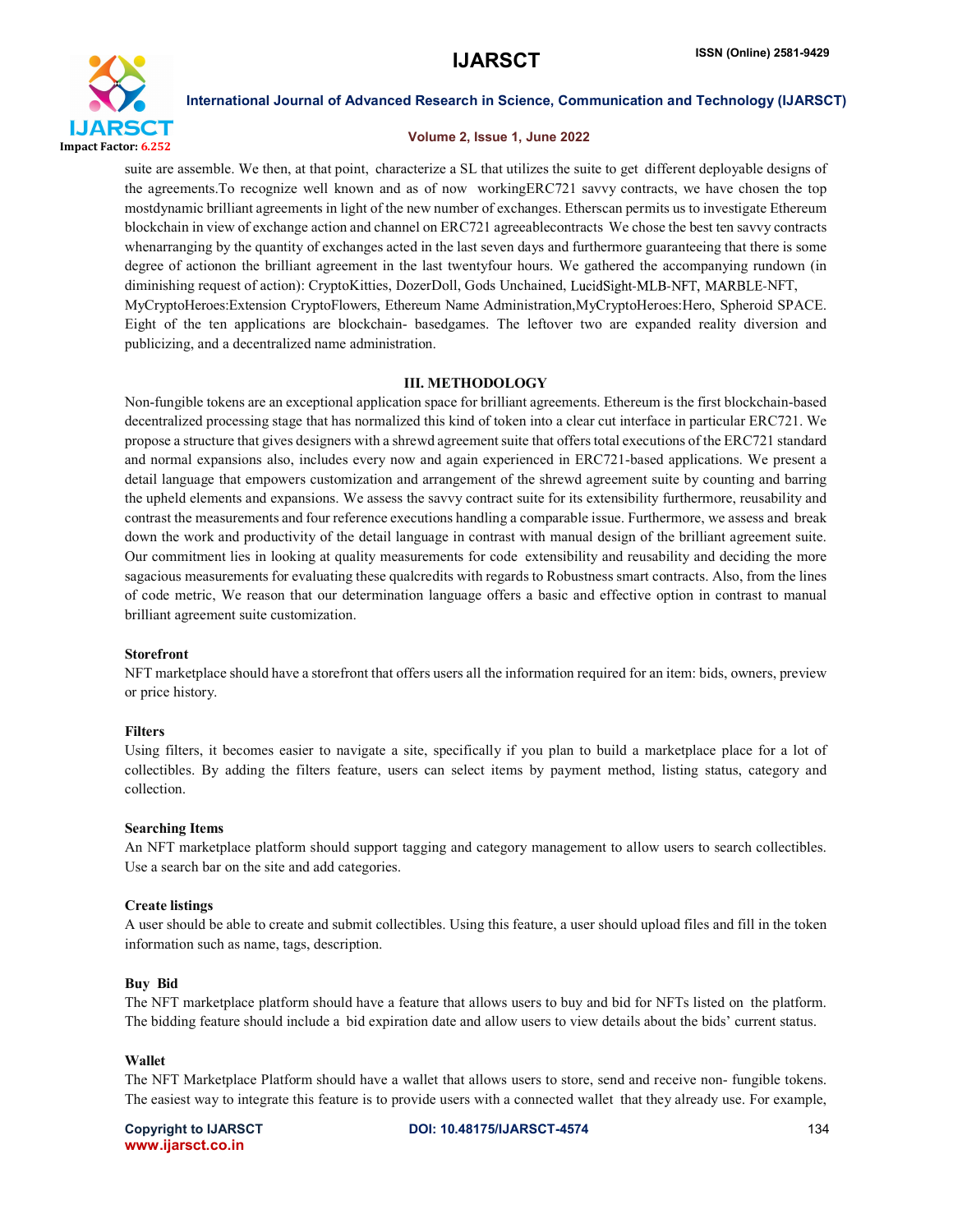

#### Volume 2, Issue 1, June 2022

you can integrate the most popular wallets like Coinbase, Formatic or MyEtherWallet. Below figure shows the system architecture of the proposed system



#### Smart Contracts

Smart contracts are simply programs stored on a blockchain that run when predetermined conditions are met. They typically are used to automate the execution of an agreement so that all participants can be immediately certain of the outcome, without any intermediary's involvement or time loss. A smart contract is an agreement between two people in the form of computer code. They run on the blockchain, so they are stored on a public database and cannot be changed. The transactions that happen in a smart contract are processed by the blockchain, which means they can be sent automatically without a third party.

# IV. BENEFITS OF CONTRACT

- Autonomy and savings. Smart contracts do not need brokers or other intermediaries to confirm the agreement; thus, they eliminate the risk of manipulation by third parties.
- 2. Backup
- 3. Safety
- Speed
- Accuracy. 5.

Examples of smart contract applications include financial purposes like trading, investing, lending, and borrowing. They can be used for applications in gaming, healthcare, and real estate; and they can even be used to configure entire corporate structures.

#### Technology Stack Required for Building an NFT marketplace platform Ethereum

Ethereum is one of the most popular platforms when it comes to NFT marketplace or non-fungible token development. Since transaction history and token metadata is publicly verifiable on Ethereum, it is easier to prove ownership history.As all Ethereum products share the common backend, NFTs become portable across products. Also, Ethereum never goes down; therefore, tokens will always be available for sale.

### Flow

Flow is a rapid and decentralized blockchain designed for a new generation of digital assets, apps and games. The platform is being widely used to create both the NFT marketplace and NFTs using the Cadence programming language.

### Tezos

Tezos is an open-source blockchain platform for applications and assets backed by a community of builders, researchers and validators. Using a pre compiled FA2 NFT contract written is smart contract language, Tezos supports the development of NFT marketplaces and NFTs.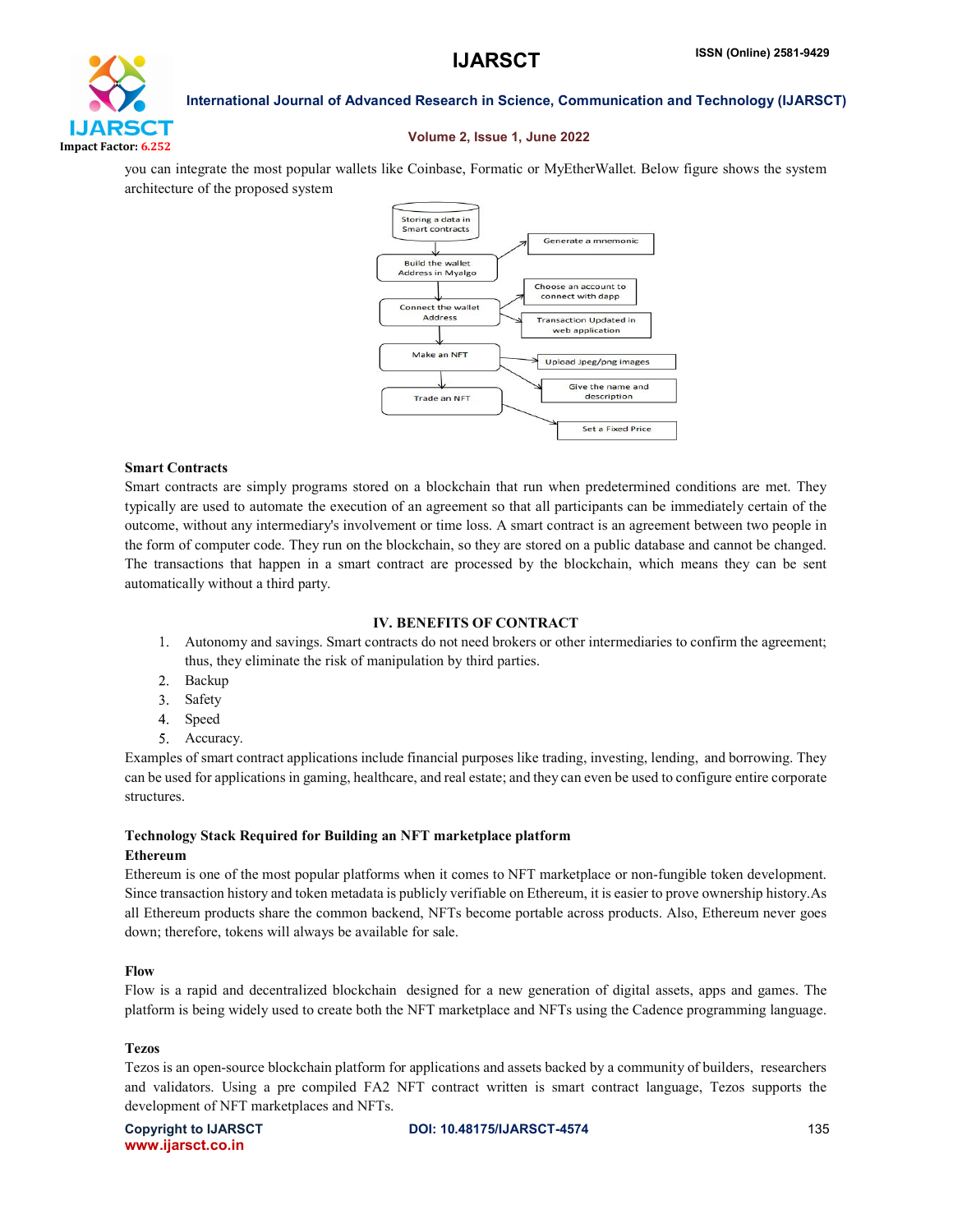

### Volume 2, Issue 1, June 2022

# Storage Platforms

# IPFS

IPFS is a peer-to-peer hypermedia protocol designed to store media content in a decentralized way. As the media file related to NFTs cannot be stored directly on the blockchain, IPFS can store all that data.

# Filecoin

Filecoin is a decentralized storage network designed specifically to store the most critical information, such as media files. The storage platform includes everything that a developer will require to get started with decentralized storage for NFTs. Knowing its benefits, Truffle Suite has also launched NFT Development Template with Filecoin Box.

### Pinata

Pinata is also one of the popular platforms to upload and manage files on IPFS. It provides secure and verifiable files for NFTs

# NFT Standards - ERC-721, ERC-1155, FA2

# Developing and Trading NFT

Need to import both the NFT contract and the fungible token contract. We have defined four events inside the contract definition

ForSale: NFTs for sale PriceChanged: Change in the price for NFTs

TokenPurchased: When NFTs are purchased

SaleWithdrawn: When NFTs are removed from the marketplace

We have added a resource interface called SalePublic below event emitters. The interface should be public to everyone, not only the contract owner.

We need to add a SaleCollection resource below the SalePublic interface. We have defined a few variables within this resource. For example, mapping of tokens for sale, mapping prices for each token for sale and a protected variable that is only accessible by the contract owner called owner Vault.



# V. IMPLEMENTATION AND RESULTS